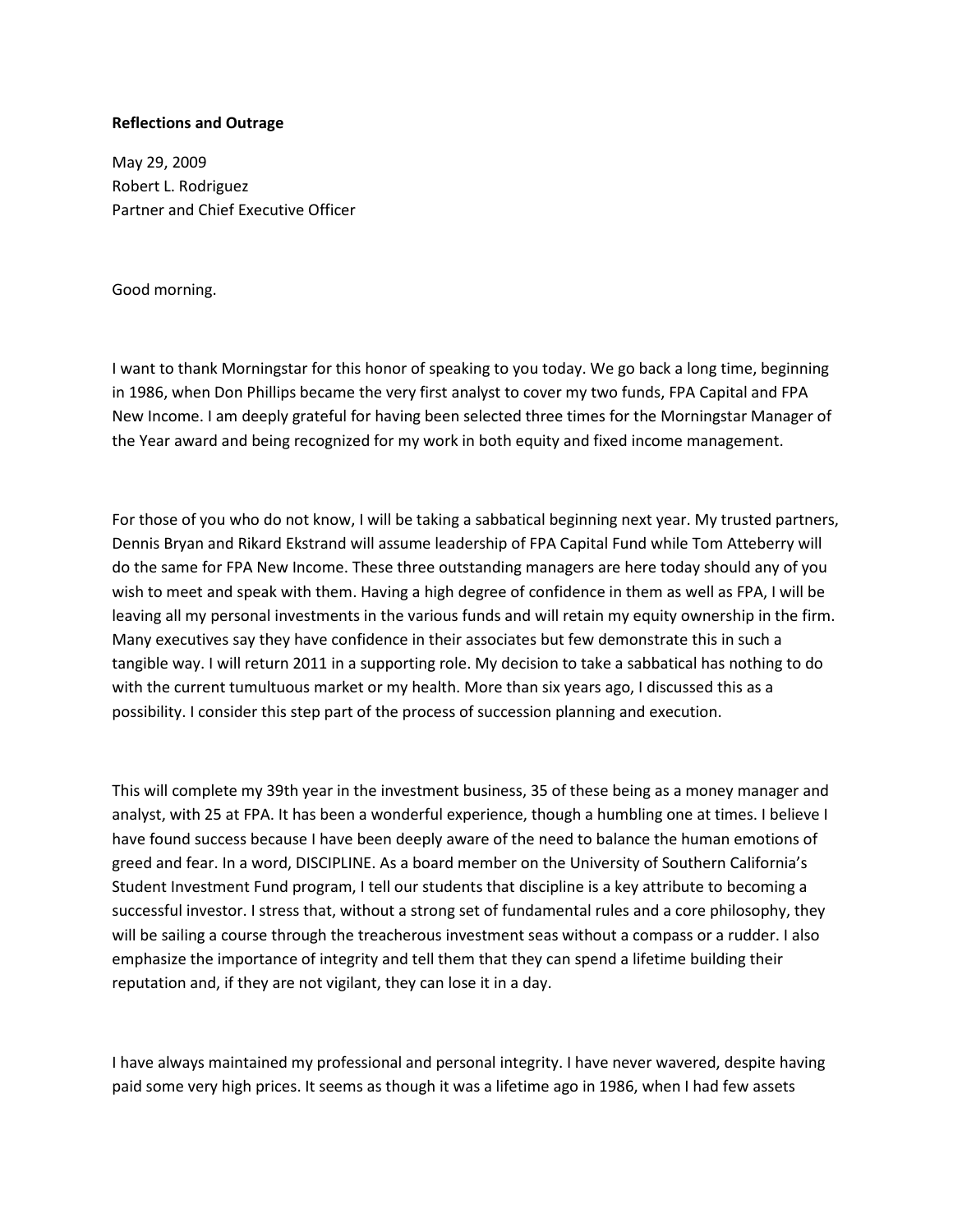under management, and the consultant to my largest account insisted that, if I wanted to continue the relationship, I had to pay to play. I was shocked, dismayed and speechless. Though this would probably have never become public, if I had agreed, how would I have ever lived with myself? By not agreeing, it meant that I would lose nearly 40% of my business. When I was fired shortly thereafter, this termination compromised my efforts in the raising of new money for nearly six years because I could not say why. Despite the pain and humiliation, there was no price high enough for me to compromise my integrity. With the subsequent disclosures of improprieties at this municipal pension plan, the cloud of suspicion over me ultimately lifted. I not only survived, I prospered.

I relay this short story because it conveys some beliefs that will run throughout my speech today entitled, "Reflections and Outrage." I will make some comments and observations about our industry, the government and then provide a brief financial market forecast. These are my honest opinions for better or worse.

# **The Mutual Fund Industry**

Let's be frank about last year's performance, it was a terrible one for the market averages as well as for mutual fund active portfolio managers. It did not matter the style, asset class or geographic region. In a word, we stunk. We managers did not deliver the goods and we must explain why. In upcoming shareholder letters, will this failure be chalked up to bad luck, an inability to identify a changing governmental environment or to some other excuse? We owe our shareholders more than simple platitudes, if we expect to regain their confidence.

Diversification effectively failed as a strategy. All asset classes, other than cash, gold or Treasury securities, lost money. If Morningstar will allow me a small transgression by quoting Lipper Research, "Equity funds posted their worst one-year return in Lipper's 49-year-old database." It didn't matter whether they were U.S. diversified equity funds or world equity funds with declines of 37.5% and 45.8%, respectively--so much for decoupling. This is a concept we never subscribed to at FPA.

For the record, my own fund, FPA Capital, was not a stellar performer either. It was down 34.8%, although it did outperform the average diversified domestic equity fund and mid-cap value fund. In my latest shareholder letter, I discuss the reasons for this lousy performance and attempt to explain why I believe it is only temporary versus other types of performance declines that appear to be more permanent.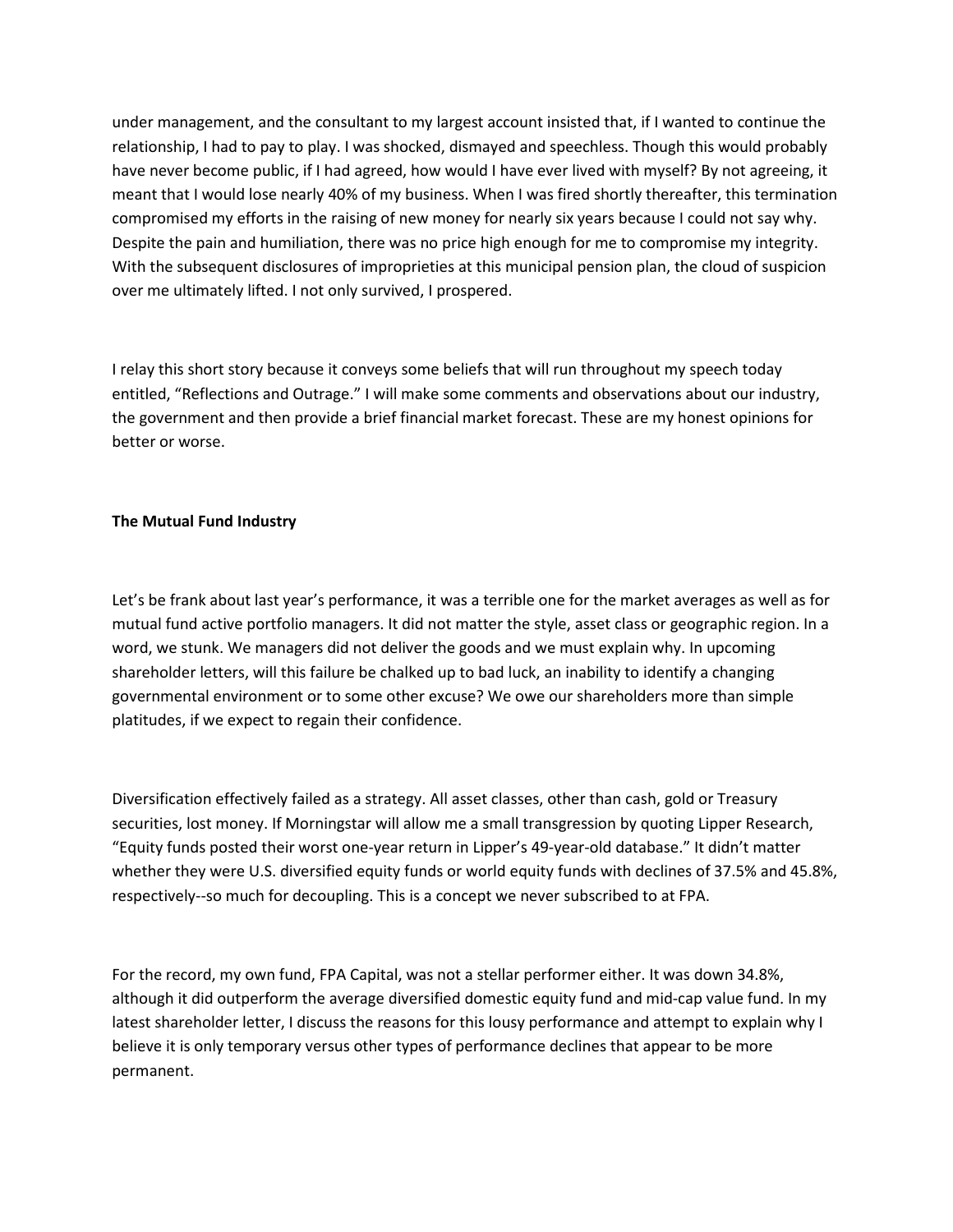The same criticism can be leveled at fixed income managers as well, since domestic and world income funds lost money last year. Only Treasury and GNMA bond funds provided positive returns. Our bond fund, FPA New Income, however, did perform extremely well by achieving a positive total return, our 25th year in a row during our management, and its widest performance differential versus its peers.

Did the industry try and prepare for this tsunami of a credit debacle? I don't think so. Whether in stocks or in bonds, it seems as though the same old strategies were followed--be fully invested for fear of underperforming and don't diverge from your benchmark too far and risk index tracking error. The industry drove into this credit debacle at full speed. If active managers maintain this course, I fear the long-term outlook for their funds, as well as their employment, will be at high risk. If they do not reflect upon what they have done wrong in this cycle and attempt to correct their errors, why should their investors expect a different outcome the next time?

Investors have long memories, especially when they lose money. As an example, prior to FPA's acquisition of FPA Capital Fund in July 1984, the predecessor fund was a poster child for bad performance from the 1960s era. Each time the Fund hit a \$10 NAV, it would get a raft of redemptions since this was its original issue price and investors thought they were now finally even and just wanted out. This trend eventually stopped in late 1987, twenty years after the Fund's founding. I believe investors will react in a similar fashion after this market collapse.

During the 1998-2000 performance derby races, a head long rush into speculation took place when growth stock "investment" managers chased Monopoly money-like stocks called "dot com" and other types of technology stocks. The fear of being left behind by not owning them was quite evident and I was utterly shocked and dismayed by their capricious actions. Where was their discipline? What were they thinking and did they ever consider how they might destroy their client's capital? At the time, I referred to dot com company valuations as, "not only discounting the future but also the hereafter." Did these managers learn anything and have they reflected upon what went wrong and how they would change their investment management for the better? The academic community wrote very little on this period but an original thinker and my late friend, Louis Lowenstein, did so in his paper, "Searching for Rational Investors in a Perfect Storm." I recommend it. Why should individual investors and others trust managers who threw investment caution to the wind? This type of recklessness undermines the basic justification for active investment management versus simply being invested in Index funds.

While technology stock and growth stock investing hysteria were running wild, we did not participate in this madness. Instead, we sold most of our technology stocks. Our "reward" for this discipline was to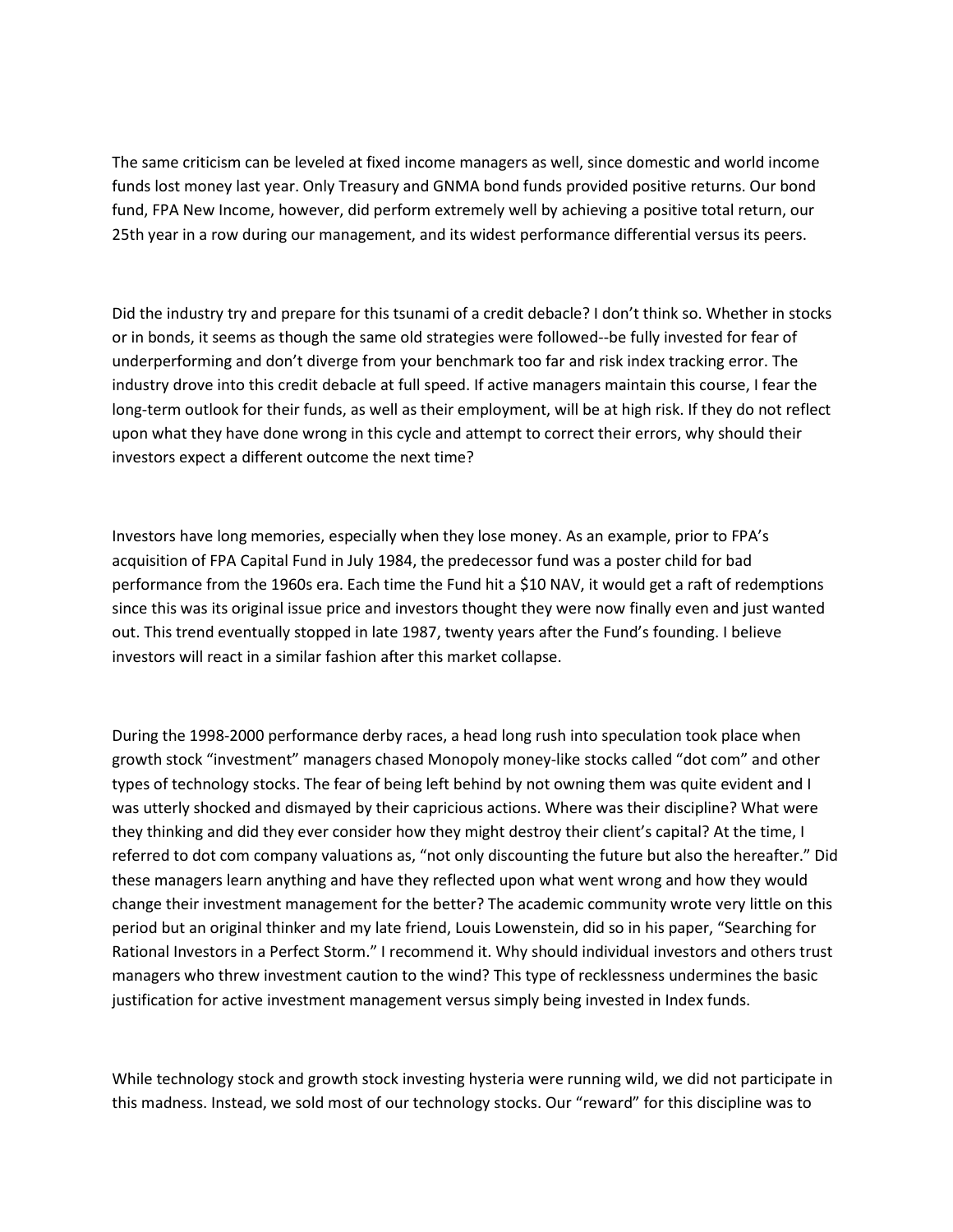watch FPA Capital Fund's assets decline from over \$700 million to just above \$300 million, through net redemptions, while not losing any money for this period. We were willing to pay this price of asset outflow because we knew that, no matter what, our investment discipline would eventually be recognized. With our reputation intact, we then had a solid foundation on which we could rebuild our business. This cannot be said for many growth managers, or firms, who violated their clients' trust.

We also did not run with the herd in 2005 and 2006, and thus, FPA New Income's assets declined from \$2.1 billion to \$1.6 billion. This process began in 2003 when we deployed an extremely defensive portfolio strategy whereby we would no longer buy any intermediate or long-term Treasury bonds because, in our opinion, they were devoid of any investment merit. We considered the monetary policy being implemented by former Federal Reserve Chairman Alan Greenspan to be insane and that it would create another bubble. Little did we know how big it would become. Because of the low yield environment, new types of securities were created to meet the demand for an enhanced yield. We did not chase yield by purchasing these highly complex, purported to be high-quality, securitized alphabet soup labeled securities created by propeller heads. Reaching for yield, in a low yield environment or because of competition, always leads to disaster, as reflected by the carnage in so many bond and money market funds last year.

It would be unfair of me to level criticism just at growth managers. Many value managers have a lot of explaining to do as well, given last year's poor performance, driven largely by an overweighting in financial stocks. How did they miss the greatest credit excess in the modern era? How could we have a pandemic breakdown in loan underwriting standards and so many managers miss it? What were they doing in their research? After the collapse of Bear Stearns, I reviewed the changes in portfolio holdings of many value managers and saw additions to their holdings in Fannie Mae, Freddie Mac, AIG, and Washington Mutual, to name a few. What were they thinking?

In contrast to these actions, our firm expressed the view, in our March 30, 2008, website commentary, "Crossing the Rubicon," that we had crossed over into a new financial system and new era that required great caution since a new set of economic ground rules was being created and the shape of the playing field could not yet be determined. Because of the changed nature of our financial system, we felt that a significantly higher hurdle rate had become necessary for most financial stock and bond investments. For the industry in general, rather than demonstrating caution, it seemed as though each week another "expert" was calling for a bottom in financial stocks. If portfolio managers and analysts cannot recognize the greatest credit blow-off in the last 80 years, when will they? What new procedures and policies have they implemented at their firms to address this new environment and protect them from making similar mistakes in the future? I believe these are questions that must be answered in order to regain and retain investor trust.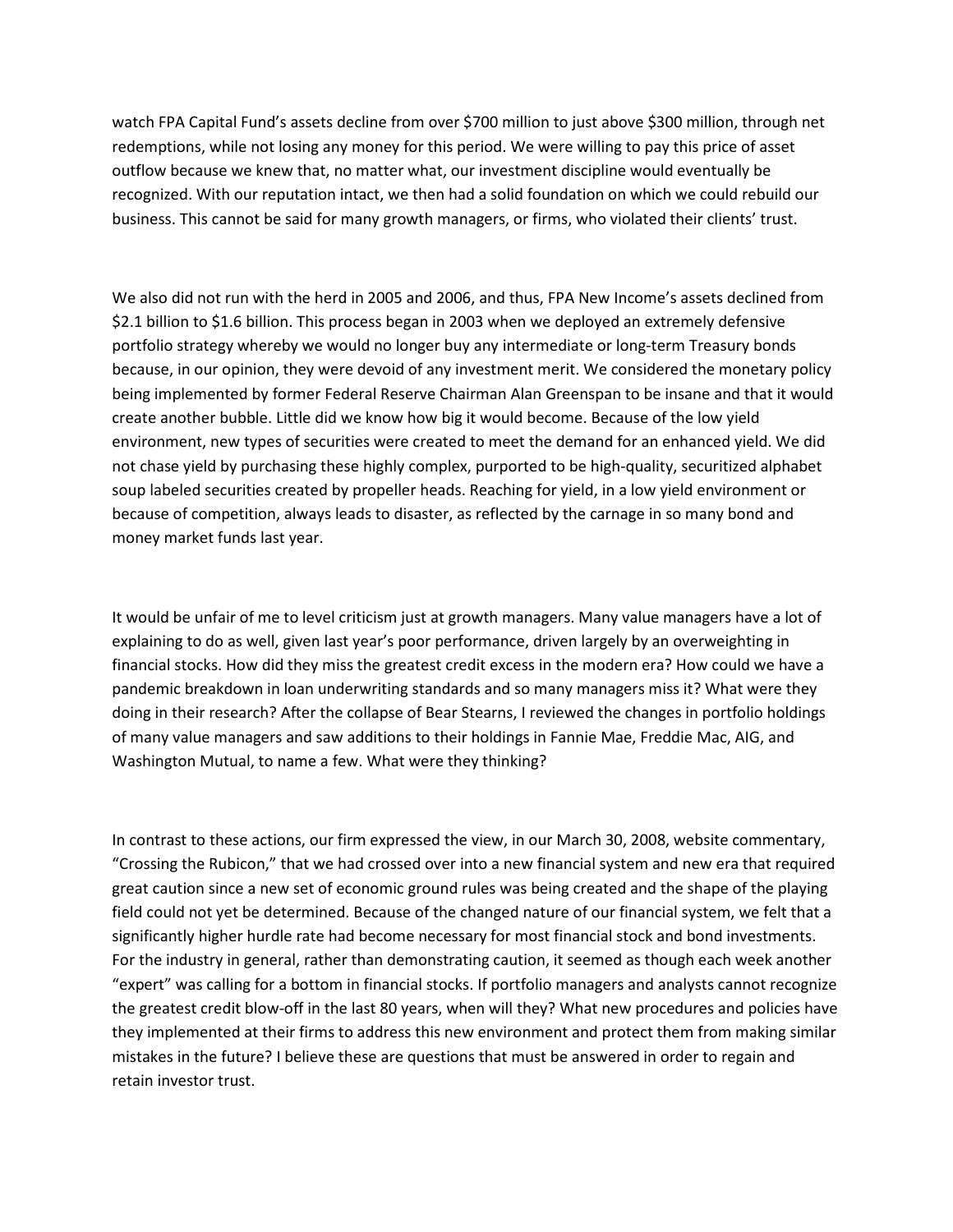I am not without shame. I wrote about my worst investment failure, Conseco, in FPA's first website commentary in 2002. My failure was in not recognizing the breakdown in its underwriting standards that led to lending excesses. I analyzed what critical variables I had missed and discussed my errors openly in my shareholder letters and other public communications. Both Tom Atteberry and I served on the creditor's committee rather than take the easier road by saying, "It's a loss and a waste of time, so let's move on to the next investment." Out of this bankruptcy, we developed a template that could be applied to the credit excesses that were to come later, but on a far wider scale. By being totally open about my failure, I believe it has enhanced my personal credibility.

Having the courage to be different comes at a steep price, but I believe it can result in deep satisfaction and personal reward. As an example, FPA Capital Fund has experienced heavy net redemptions since the beginning of 2007, totaling more than \$770 million on a base of \$2.1 billion. My strong conviction that an elevated level of liquidity was necessary, at one point reaching 45%, placed me at odds with many of our shareholders. I estimate that approximately 60% left because of this strategy. One relationship withdrew \$300 million because my policy upset their asset allocation model. We have been penalized for taking precautionary measures leading up to and during a period of extraordinary risk. Though frustrating, in our hearts, we know that our long-term investment focus serves our clients well. I believe the words of John Maynard Keynes as expressed in his book The General Theory of Employment, Interest and Money (1936), are reflective of our investment style. He said, "Investment based on genuine long-term expectations is so difficult today as to be scarcely practicable," and "It is the longterm investor, he who most promotes the public interest, who will in practice come in for the most criticism wherever investment funds are managed by committees or boards or banks. For it is the essence of his behaviour that he should be eccentric, unconventional, and rash in the eyes of average opinion."

We are again running contrary to the consensus, shifting course in our equity investment strategy in a way many would consider to be high risk. We deployed more capital than at any other period in the last 25 years, late last year and early this year, with 67% directed into energy stocks. This added to FPA Capital Fund's hefty energy exposure that existed prior to the market collapse. Over 50% of the Fund's equity investments are currently in energy. You may read more about our rationale in the March shareholder letter. We have skewed our research toward companies that will benefit from what I believe to be the beginning of a "New World Order." In my opinion, the old economic order began at the end of WW2 and ended in 2007. Mercantilist nations in Europe, Asia and other parts of the world operated with the strategy of having a cheap currency that made their exported goods attractively priced for a financially sound and unleveraged American consumer. With the recent collapse of the American consumer's over-leveraged balance sheet, a new era has begun. Foreign countries will have to restructure their economies to emphasize domestic growth so as to offset the structural reduction of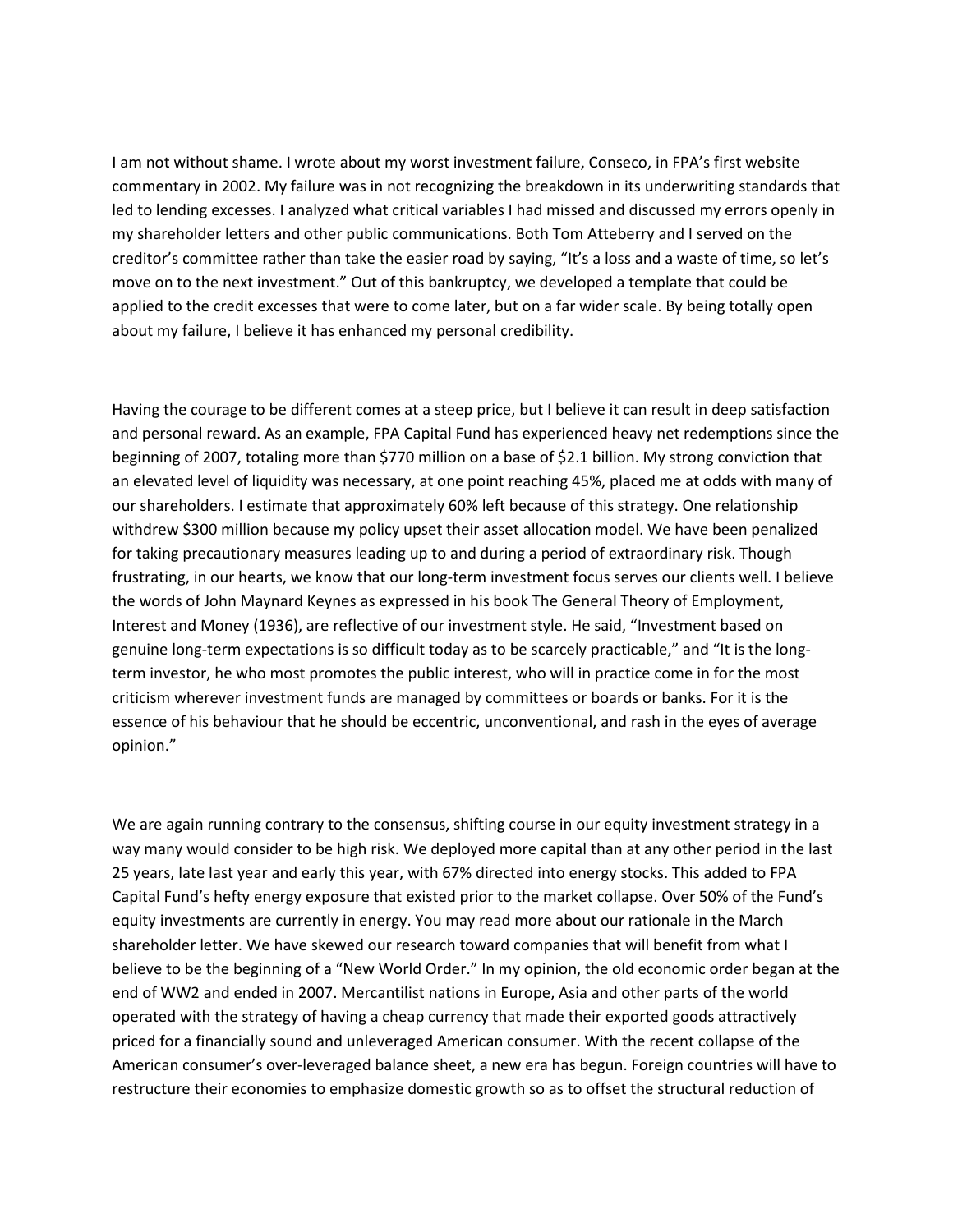U.S. demand for their exports. China has already begun this process. If my outlook is correct, many sectors of the U.S. economy will be negatively affected. Active managers will have to make some hard choices as to how they deploy capital going forward.

I believe superior long-term performance is a function of a manager's willingness to accept periods of short-term underperformance. This requires the fortitude and willingness to allow one's business to shrink while deploying an unpopular strategy. Additionally, in the low return changing world I foresee, a well diversified mutual fund of U.S. stocks will likely have a harder time outperforming the stock averages and index funds, as a result of its higher expense ratio. A more focused strategy will be necessary to excel. If active managers continue to adhere to their old practices, we should see a contraction in the active mutual fund management universe over the next five to ten years. First Pacific Advisors plans to be among the survivors.

## **Government and the Credit Crisis**

What a mess we are in. There is little question that this is the worst economic contraction since the Great Depression. It is worse than a recession but not as bad as the Depression. I have a new word for it, "repression." From its beginning, I have been of the opinion that this is not a normal recession and that the economy would not respond to typical economic policy stimuli. This idea was expressed in my September 2007 shareholder report.

I wonder why so much credibility is bestowed upon many of our government officials. Former Federal Reserve Chairman Greenspan expressed on several occasions that a bubble could not be recognized before it occurred. In his remarks before the Office of the Comptroller of the Currency in 1999, he said, "Collapsing confidence is generally described as a bursting bubble, an event incontrovertibly evident only in retrospect.["](http://www.fpafunds.com/news_05292009_outrage_print.htm#ftn.1)  $\frac{1}{2}$  Apparently, he couldn't recognize the internet bubble, but when it popped, he attempted to stabilize the economy from its negative effects by implementing a misguided and unsound monetary policy that instead initiated the greatest credit and asset bubbles since the Depression. While Alan Greenspan was in Shanghai in May 2007, the BBC News reported that he said the Chinese stock markets had risen to levels that were "unsustainable" and that they were overvalued.  $\frac{2}{3}$  $\frac{2}{3}$  $\frac{2}{3}$  Then, while he was in London in October of that same year, Reuters reported he said, in response to a question about theShanghai stock market, "If you ever wanted to get a definition of a bubble in the works, that's it."  $\frac{3}{2}$ How is it that, as the Fed Chairman, he cannot recognize a bubble in the U.S., but as a private citizen, he can travel more than 6,000 miles from Washington and recognize one in a foreign country?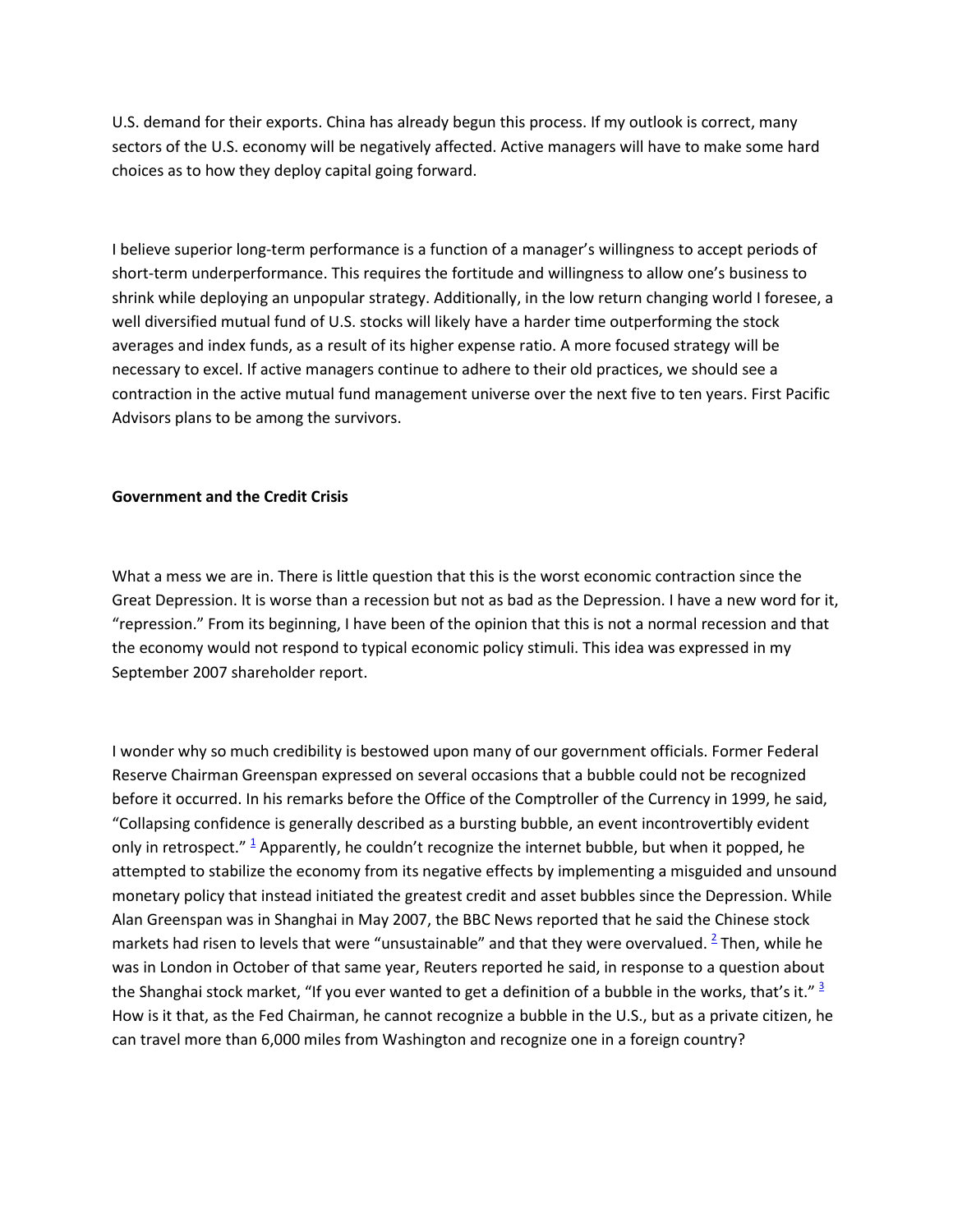Chairman Bernanke also has his difficulties recognizing bubbles. In a June 2004 interview with The Federal Reserve Bank of Minneapolis, not yet Federal Reserve Chairman Bernanke said, "I think it's extraordinarily difficult for the central bank to know in advance or even after the fact whether or not there's been a bubble in an asset price."  $4$  While in October 2005, according to The Washington Post, Mr. Bernanke "does not think the national housing boom is a bubble that is about to burst." <sup>[5](http://www.fpafunds.com/news_05292009_outrage_print.htm#ftn.5)</sup> I guess the housing bubble was just too small for the Fed to recognize.

It appears that neither of these Fed Chairmen could recognize the two greatest U.S. bubbles in the last 80 years. In contrast, at FPA, we identified excesses in Alt-A securities back in the summer of 2005 and extended that analysis into subprime and other sections of the credit market. I asked a major savings and loan CEO why he thought we were seeing unexpected deterioration in our Alt-A mortgage pools that was materially different from our experience of the last two decades. His response was, "Fraud." Upon further investigation, we concluded there was a widespread breakdown in underwriting standards and that this was leading to a blow off in the real estate market as well as other segments of the U.S. economy. In contrast, Fed Chairman Bernanke, in both April and June of 2007, said that there would be no contagion from the subprime credit debacle. Not to be outdone, former Treasury Secretary Paulson affirmed this view in August while on a trip to China. This is not Monday morning quarterbacking on my part since these conclusions were detailed in my shareholder letters as well as in my June 2007 speech, "Absence of Fear," that I gave here in Chicago to the local chapter of the CFA Society. At FPA, we also wrote extensively on the growing bubble in the stock market in 1999 and 2000 and said that valuations were far in excess of those that preceded the 1929 crash.

Why am I detailing these errors in analysis or judgment? It is because of the extraordinary actions and policies that have been implemented by the Fed, Treasury, the Congress and the Executive branch to address this credit and economic crisis. Let me make my viewpoint perfectly clear, my trust has been severely shaken in the Federal Reserve, the Treasury, the Congress and the Executive branch of government in their collective judgment as to what is required and appropriate for a fundamentally sound long-term economic recovery. Incorrect analysis, obfuscation and political posturing have brought me to this realization. Since the beginning of this credit crisis, both the Fed and Treasury have assumed that a collapse in available liquidity was its cause. At FPA, we concluded it was a capital destruction crisis and that the supply curve of credit in the U.S. had shifted to the left with the demise of the structuredfinance market. We also believed that overly optimistic business plans for both depository and nondepository financial institutions had further compromised their balance sheets. Many of these institutions were acting like hedge funds, in disguise, as my associate, Steven Romick, so eloquently detailed in his December 31, 2006 FPA Crescent Fund shareholder letter.

The regulatory agencies and the federal government were complicit in laying the groundwork that allowed many of these credit excesses to develop prior to this economic crisis. Had they done their job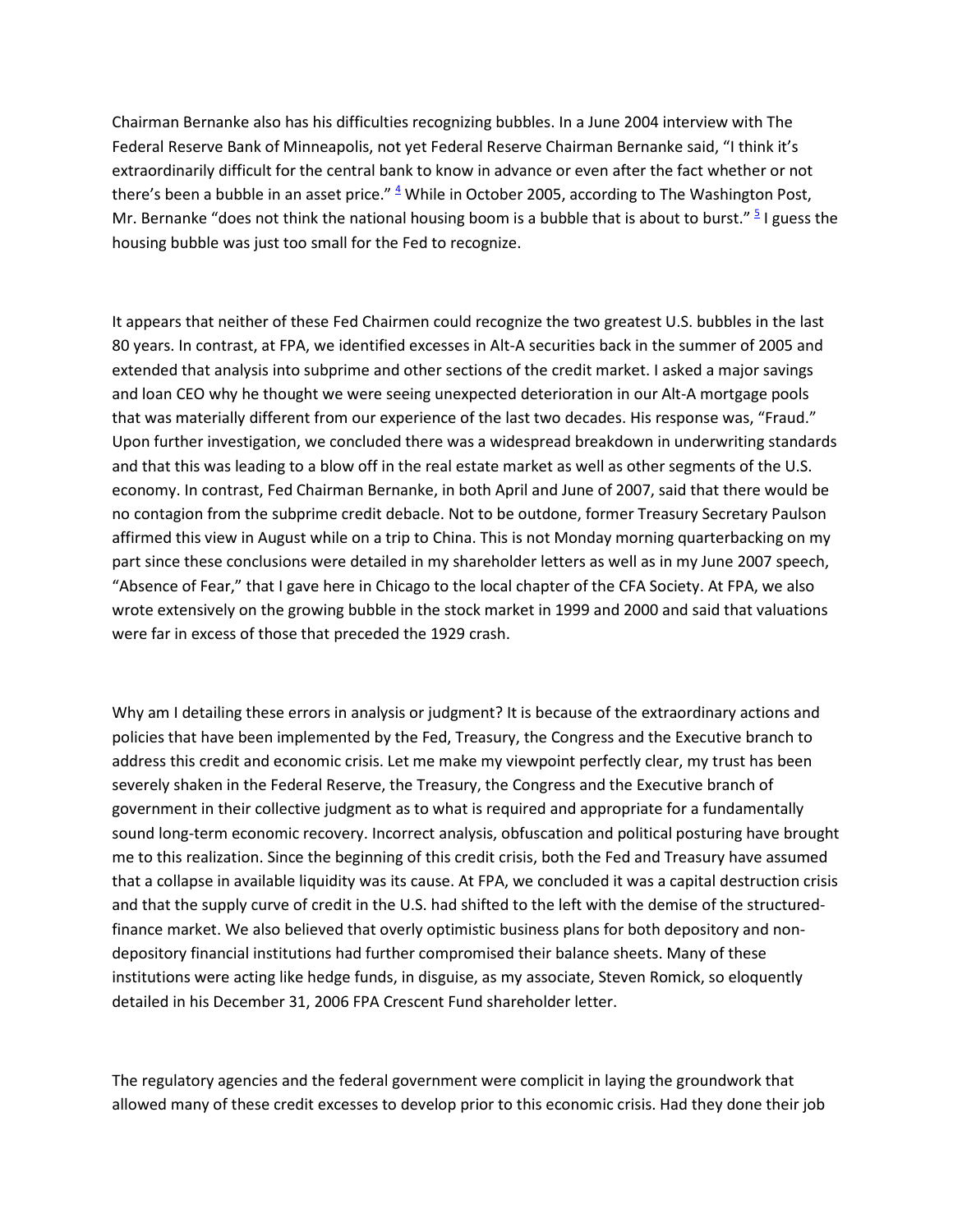effectively, the economy would not have been pushed to the brink of collapse. The "too big to fail" doctrine, that was allowed to develop over the years, reduced the number of viable regulatory options available to deal with this crisis. Given this history of laxity, I am dubious of the federal government's ability to properly identify and prescribe the appropriate economic and regulatory responses. As we noted in our July 30, 2008 website commentary, "Disgusted and Betrayed," "It was only on July 10th that Secretary Paulson said that 'the lenders (Fannie and Freddie) have sufficient funds' before the House Financial Services Committee. On that same day, the Office of Federal Enterprise Oversight, which regulates both Fannie and Freddie, said that 'both are adequately capitalized.' Finally, Senator Chris Dodd in a July 11 news conference said, 'These institutions are sound. They have adequate capital. They have access to that capital.'" On September 7, 2008, the Federal Housing Finance Agency announced the decision to place both of these institutions into a conservatorship that resulted in the debt and mortgage-backed securities being effectively guaranteed by the U.S. government. The Office of Management and Budget now projects that they will need an additional \$92.2 billion by September 30 and this is supplementary to the \$78.8 billion already received. Both companies have an emergency capital commitment from the Treasury for \$200 billion each. For years we were told these agencies were private companies with only limited access to the Federal government's balance sheet. We clearly must exercise extreme caution and skepticism when listening to our government officials.

At FPA, we fundamentally disagree with these "rescue" programs since we believe our impaired financial system is being distorted by protecting inefficient and questionable business enterprises. These programs reflect a philosophy of DWIT—Do Whatever It Takes—to stabilize the economy now. Maybe I should call it DimWit? In my opinion, a perfect example of unwise policy has been the economic support of the automotive industry, especially GMAC. At the end of last year, the U.S. Treasury invested \$5 billion in GMAC senior preferred equity with an 8% yield. These new funds allowed the company to resume auto lending to support the sale of GM cars. With an 8% cost of capital, new loans were made with rates as low as zero percent. FICO scores were also lowered from 700 to 621, just one point above what would be considered a sub-prime loan. Aggressive lending practices like these are what got GMAC into this mess in the first place. This illustrates how a policy that is meant to help may actually have an unintended consequence that undermines the competitive capability of a more prudent lending institution.

Misguided measures to re-stimulate consumer borrowing, beyond just getting the system functioning, are highly questionable. The combined collapses of stocks and housing prices have pummeled the U.S. household's net worth by an estimated \$12.7 trillion, according to the Federal Reserve, while ISI International estimates it to be in the area of \$14 trillion. This net worth destruction is the most severe since the Great Depression. We have a news flash for the government, creating new credit programs for a consumer who was spending almost \$1.1 trillion more than they were earning in spendable income, according to MacroMaven's estimate, will be a non-starter. More leverage is not what they need.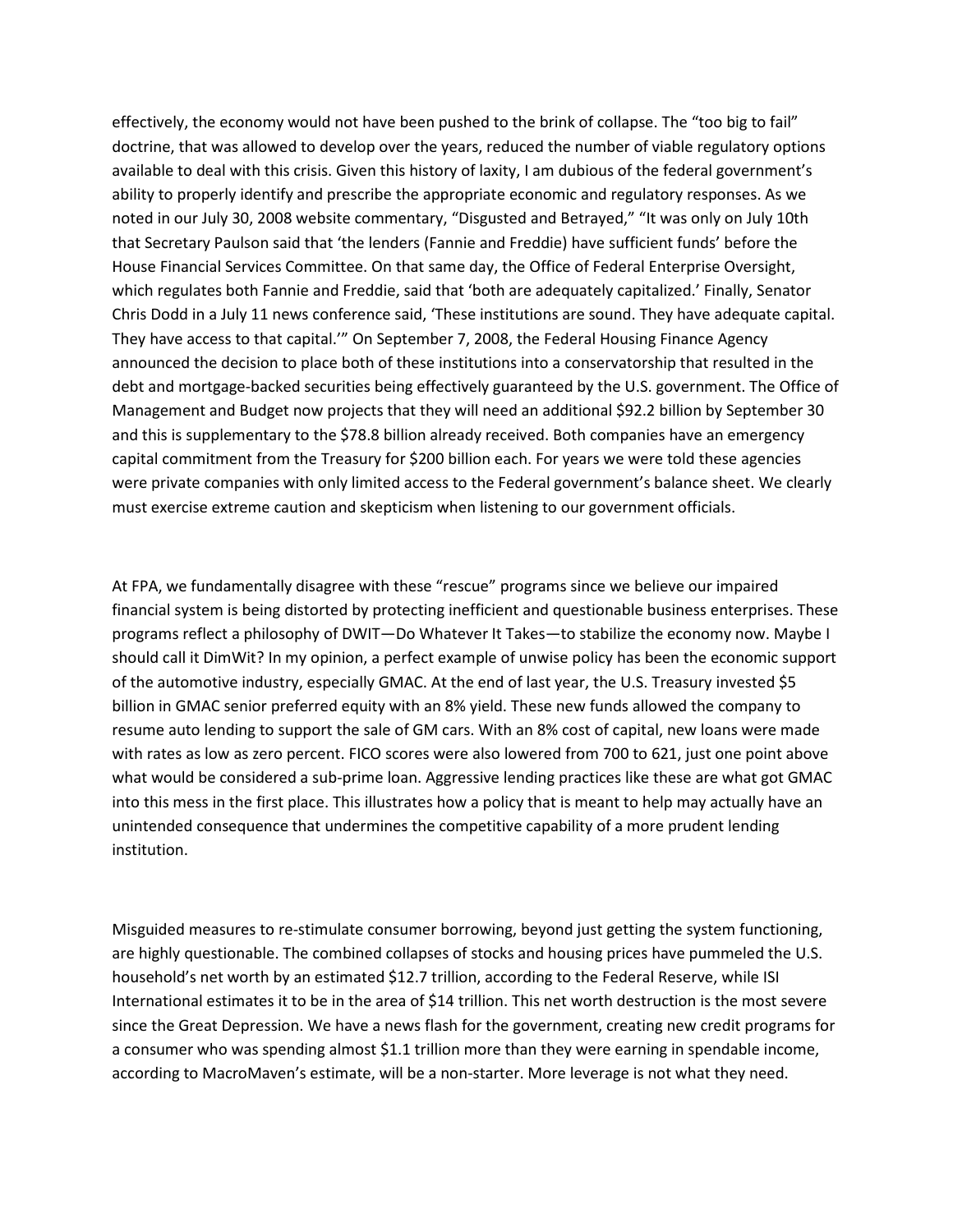Encouraging the consumer to take on more debt is like trying to help a recovering heroin addict lessen his pain by providing him with more heroin.

A dramatic rise in the U.S. personal savings rate will be required to begin the mending process of the consumer's balance sheet. I expect the U.S. personal savings rate will rise from 2% to 8% this year and remain at an elevated level for the foreseeable future. This process should increase savings by approximately \$650 billion annually. An increase of this magnitude, in such a brief period, is unprecedented, other than during WW2, when it rose from 12% to 24% between 1941 and 1942. Assuming some earnings on this incremental savings and a partial recovery in the stock and real-estate markets, it will likely take ten years for the consumer's net worth to return to its pre-crisis level.

Governmental programs deployed to stabilize and grow the economy appear highly risky, especially those involving an unprecedented Federal intrusion into the private capital system. They have been implemented in an ad hoc fashion with little predictability and consideration for their long-term effects upon the economy. President Obama said in his speech of January 8, 2009, "that only government can provide the short-term boost necessary to lift us from a recession this deep and severe. Only government can break the vicious cycles that are crippling our economy." I respectfully disagree with this statement since it flies in the face of 121 years of economic history prior to the establishment of the Federal Reserve System. During that period, economic volatility was far greater than that which we have experienced since WW2, but the economy did recover and grow, without governmental intervention, from several recessions and depressions.

I expect little bang for the buck from the latest economic stimulus plan since most, if not all, of the anticipated positive economic effects will be offset by an increase in personal savings and a reduction in U.S. exports. The plan's focus attempts to renew personal consumption while supporting housing. Though well intentioned, in my opinion, it is based on rear view mirror analysis in that it does not consider the likelihood that we have entered a new world economic order. If the American public is willing to accept a prolonged period of expanded government spending as a percentage of GDP, possibly in the range of a mid- to high twenty percentage proportion versus a typical 19% to 21%, the U.S. economy will face an even more protracted period of substandard economic growth than it otherwise would. A more viable solution, requiring less government, would be to encourage a transformation of the economy so that exports represent a greater portion of future GDP than their current 12.9%. A shift of approximately five percentage points could possibly accomplish this transformation. As an example, rather than offering consumers an \$8,000 credit to purchase a new or existing home, it would have been far more beneficial to redirect this spending to job retraining as well as stimulating employment hiring in industries that are more export oriented. With proper incentives for investment, we could unleash the entrepreneurial spirit of the private sector. Our foreign trading partners will not wait for a recovery in the U.S. consumer's balance sheet to rekindle their own export growth. They will direct a portion of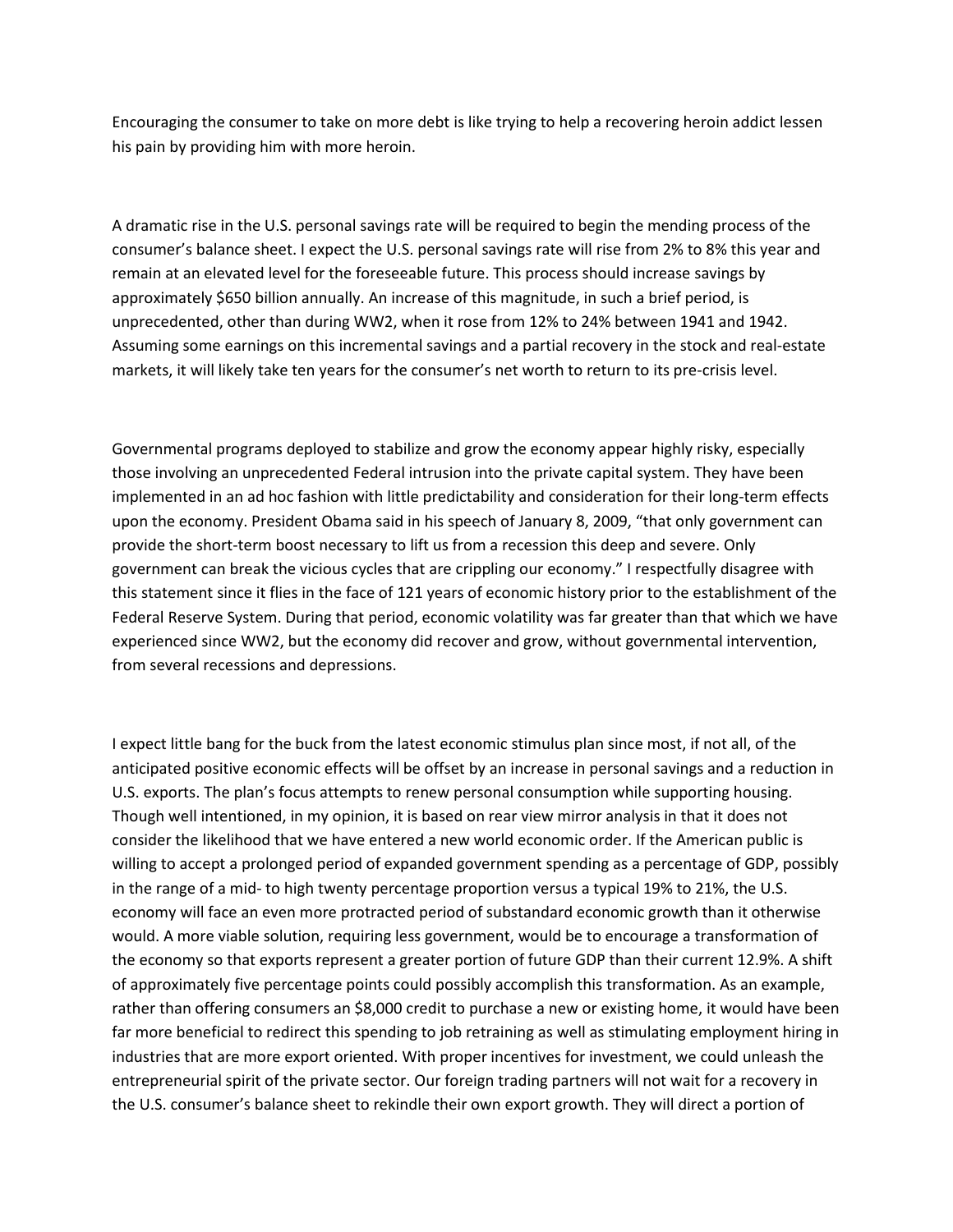their fiscal spending into new areas that enhance domestic economic growth, thus, reducing their export dependency. We should not be wasting precious financial resources on industries like housing and autos that will not be beneficiaries of this new trend.

My confidence is being undermined by this new financial system and era. The House of Representatives responded to the voices of the mob, when it voted 328 to 93, to punitively tax AIG employees in an ex post facto fashion. Many of these employees committed to aid in AIG's corporate restructuring and expected their employment contracts to be honored. Another example is the repeated attempts by Congress to pass cram down legislation that would allow a first mortgage to be restructured in bankruptcy court. We placed a halt on the purchase of new mortgage-backed securities until this issue is settled. On May 6, the Senate passed safe-harbor mortgage legislation that would limit or prevent mortgage servicers from being sued, should they modify loans under government anti-foreclosure initiatives, by owners of mortgage-backed securities. We smell conflict of interest here since the five largest residential mortgage servicers, who control approximately 67% of this industry, are large recipients of TARP funds. They own billions in second mortgages and home equity loans whose values could be enhanced, if only the first mortgages are restructured; thereby, giving priority to a junior creditor's standing.

Chrysler's bankruptcy reveals further conflicts of interest. The four largest senior secured lenders to the company had previously received \$90 billion in TARP money. It looks as though they rolled over to allow the President's plan to move forward. To see junior creditors gain superiority over senior creditors is a bad precedent. It turns upside down the absolute priority rule that is a basis of bankruptcy law. Given this outcome, this new potential political interference risk raises a serious issue in our minds in lending to corporations with high union workforce representation with large legacy employee liabilities. At the very minimum, we will require a higher return to compensate us for this risk. It is all about the sanctity of contract in bankruptcy. As a side note, it was not the hedge funds that forced Chrysler into bankruptcy, it was the company and its unions that created a non-competitive enterprise that drove it down the road to bankruptcy. In a recent WSJ article, an unnamed administration official is quoted as saying, "You don't need banks and bondholders to make cars.["](http://www.fpafunds.com/news_05292009_outrage_print.htm#ftn.6) <sup>6</sup> Such statements do not instill confidence in capital suppliers. The latest GM settlement proposal extends this adverse trend. Mr. President, you may have won these battles but the true cost of your "wins" will not be known for several years. Your mission to save a few thousand automotive jobs upends a history of prioritization of lender claims in bankruptcy. You are placing at risk fundamental elements of contract law. In the long run, your strategy will likely cost this country dearly. For the record, I do not, and have not, had any domestic automotive company debt in my bond fund for two decades and thus, I have no conflict of interest on this topic.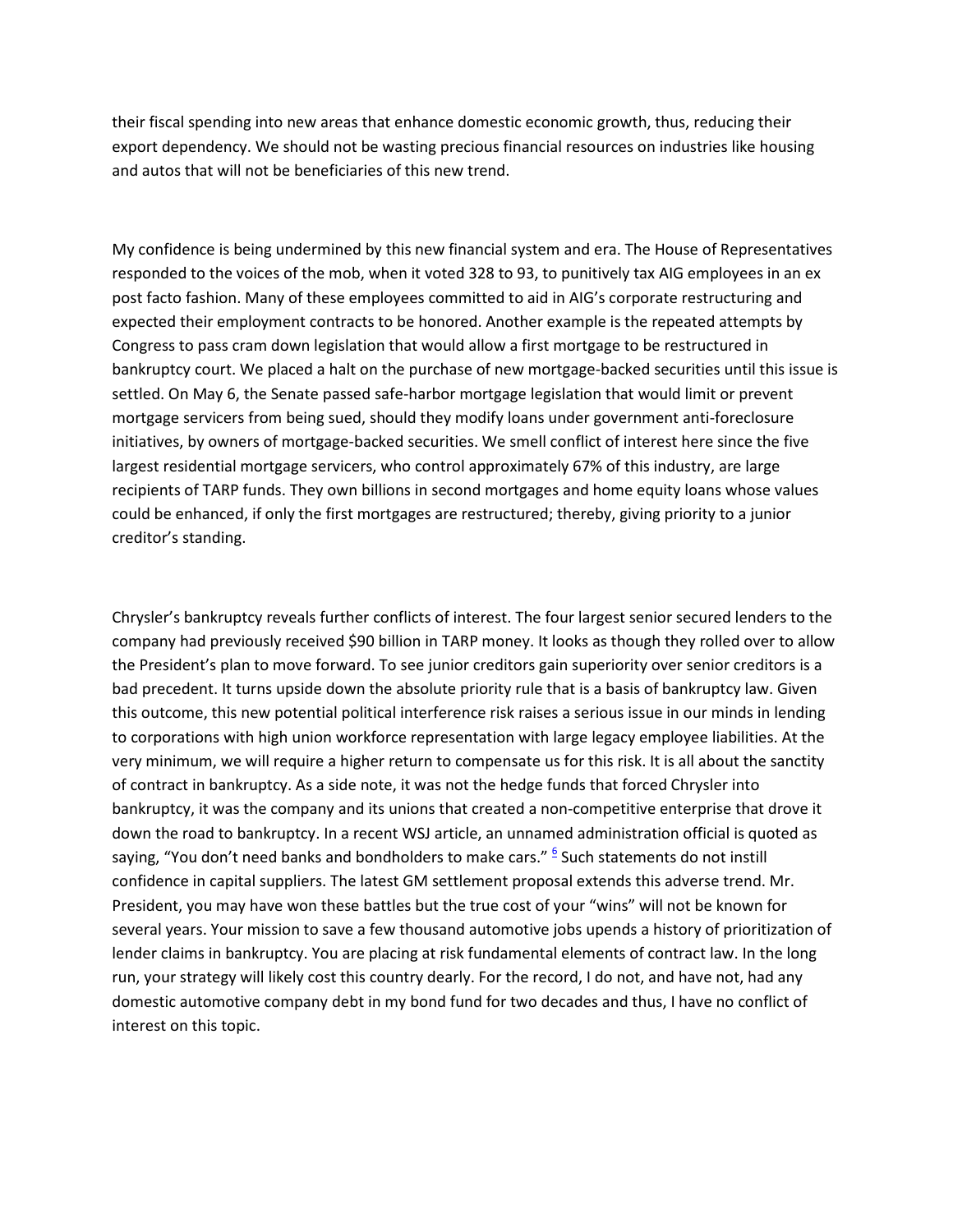The President talks about the concept of "sacrifice" in connection with the Chrysler bankruptcy and the economic crisis. We do not see it demonstrated by our elected officials. My associate, Steven Romick, highlights in his latest shareholder letter that, "Congress recently gave themselves a 2.8% pay raise. We would have preferred something more akin to FDR's first 100 days when he cut \$100 million, including a 5.6% reduction in congressional wages, as part of "A Bill to Maintain the Credit of the United States Government.["](http://www.fpafunds.com/news_05292009_outrage_print.htm#ftn.7) <sup>2</sup> Private sector employees and business owners have suffered cuts in their incomes and profits so why should not our elected representatives and other governmental employees experience this pain as well? Why shouldn't they sacrifice too?

We have to be careful about what is meant by "sacrifice." As Alexis de Tocqueville said, "A democratic government is the only one in which those who vote for a tax can escape the obligation to pay it." Given the extreme progressivity of the U.S. tax code, a small proportion of Americans are the ones who really pay for government but most Americans fail to realize it. According to the WSJ editorial of April 13, 2009, by Ari Fleischer, "Everyone Should Pay Income Taxes," he states that the Congressional Budget Office estimates that those who earned less than \$44,300 in 2001, approximately 60% of the country, paid 3.3% of all the taxes, and that by 2005 their payments had fallen to less than 1%." This is not a healthy trend, if our democracy is to survive.

This brings me to my last point in this tirade against our federal government and its unsound policies and that is that our federal debt growth is out of control. In my September 2008 shareholder letter, I estimated that incremental new Treasury debt issuance for 2009 could be in the range of \$2.5 to \$3 trillion on a base of \$10 trillion. For the six-month period ended March 31, 2009, Treasury debt outstanding grew by \$1.1 trillion. New programs announced by the Treasury, the Fed and a much larger budget deficit total approximately \$3 trillion more than my initial estimate range; thus, I believe my forecast will prove to be sadly optimistic. I also believe we will see follow on programs that will add to this total.

I estimate that by the close of 2011, Treasury debt outstanding will be between \$14.6 and \$16.6 trillion and that the U.S. debt to GDP ratio will rise to between 97% and 110%. By comparison, the highest ratio ever attained was 121% at the end of WW2. Furthermore, my estimates do not include entitlement liabilities or the effective guarantee of trillions of dollars of Fannie Mae and Freddie Mac obligations. Treasury debt service will likely rise by 50% to 100% above the present \$450 billion rate and this is with interest rate levels near record lows. A critical question is, "How do we finance all this debt?" Assuming consumers save an additional \$650 billion in 2009, we will still be more dependent on foreign sources of financing. Should foreign investors retain their present amount of Treasury debt ownership and then let it increase proportionally to our debt growth this year, additional purchases between \$719 and \$862 billion are required versus last year's \$724 billion. This appears doubtful, given the deterioration in their domestic economies along with rapidly declining exports. To make up the difference, the Fed will be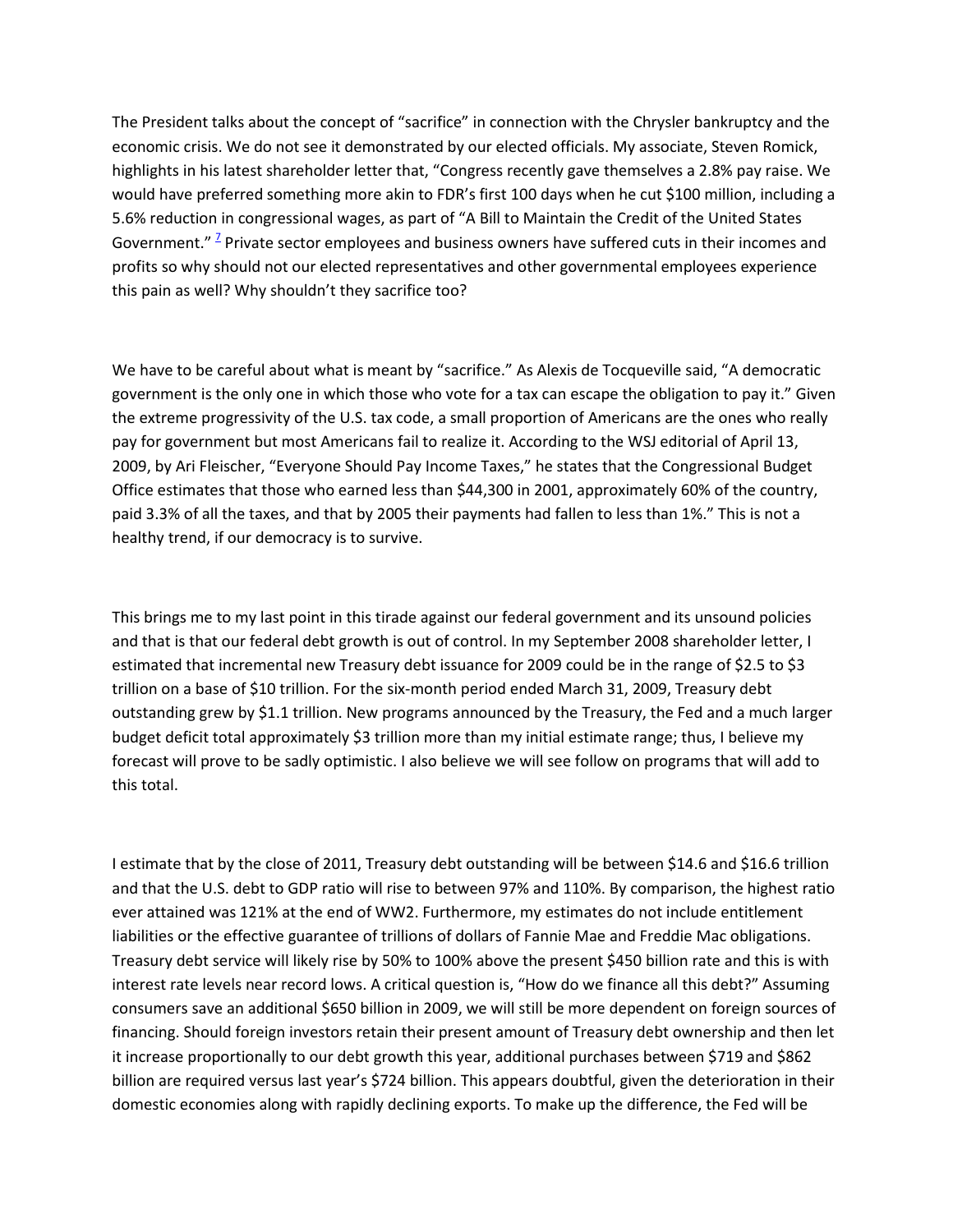forced to print an additional \$800 billion to \$1.5 trillion of new money to buy these bonds. Unless Americans increase their personal savings per my estimates and foreign investors boost their Treasury ownership by 39% to 57% between 2009 and 2011, the Fed could be forced to print additional money. This possibility may unnerve some of our trading partners, particularly the Chinese and the oil exporting countries.

Restricting debt growth will be difficult, if not impossible to do since it will require the Congress making unpopular decisions while unemployment remains elevated. In a similar fashion, the Fed will find it tricky to retract the excess liquidity it has created as well as eliminating the various asset purchases and guarantee programs it has established. I do not have confidence in the government's ability to execute these policies, given the history of the regulators, the Congress and the Executive branch choosing to ignore the excessive growth that took place at both Fannie Mae and Freddie Mac, while looking the other way on numerous other financial institutions, including AIG and the investment brokerage firms. For over three years, Fannie and Freddie operated with excessive leverage and without public financial statements while the government twiddled its thumbs. In contrast, FPA saw these problems three years ago and made the difficult decision to place all of these companies on its investment restricted list. We would not reward bad behavior. I do not see government rising to our standard.

What gets me is that this outrageous size and continued growth in debt and off balance sheet entitlement liabilities is effectively stealing from our children and future generations. As Thomas Jefferson said, "Loading up the nation with debt and leaving it for the following generations to pay is morally irresponsible" and "To preserve independence, we must not let our rulers load us with perpetual debt." These sentiments ring true today except with our elected representatives. Who is to blame for this tragic set of circumstances? We are. If we, as citizens and providers of capital, do not attempt to exert control and discipline over our government, who will? At FPA, we will not lend longterm money to this irresponsible and fiscally inept government nor will we to other irresponsible borrowers. We are exercising nothing less than our fiduciary responsibility.

## **Outlook**

My financial market outlook is rather cautious. I believe the recent stock market rally is nothing more than a bear market rally. It is being driven by some highly optimistic expectations. A narrowing in credit spreads is encouraging some "experts" to express the view that the worst of the credit crisis is over, especially with the economic stimulus plan benefits yet to come. Many economists are forecasting an end to the recession by year end, and I have even seen one anticipating a "V" shaped recovery. If my previous comments about the stimulus plan prove to be correct, these forecasts will be wrong. With a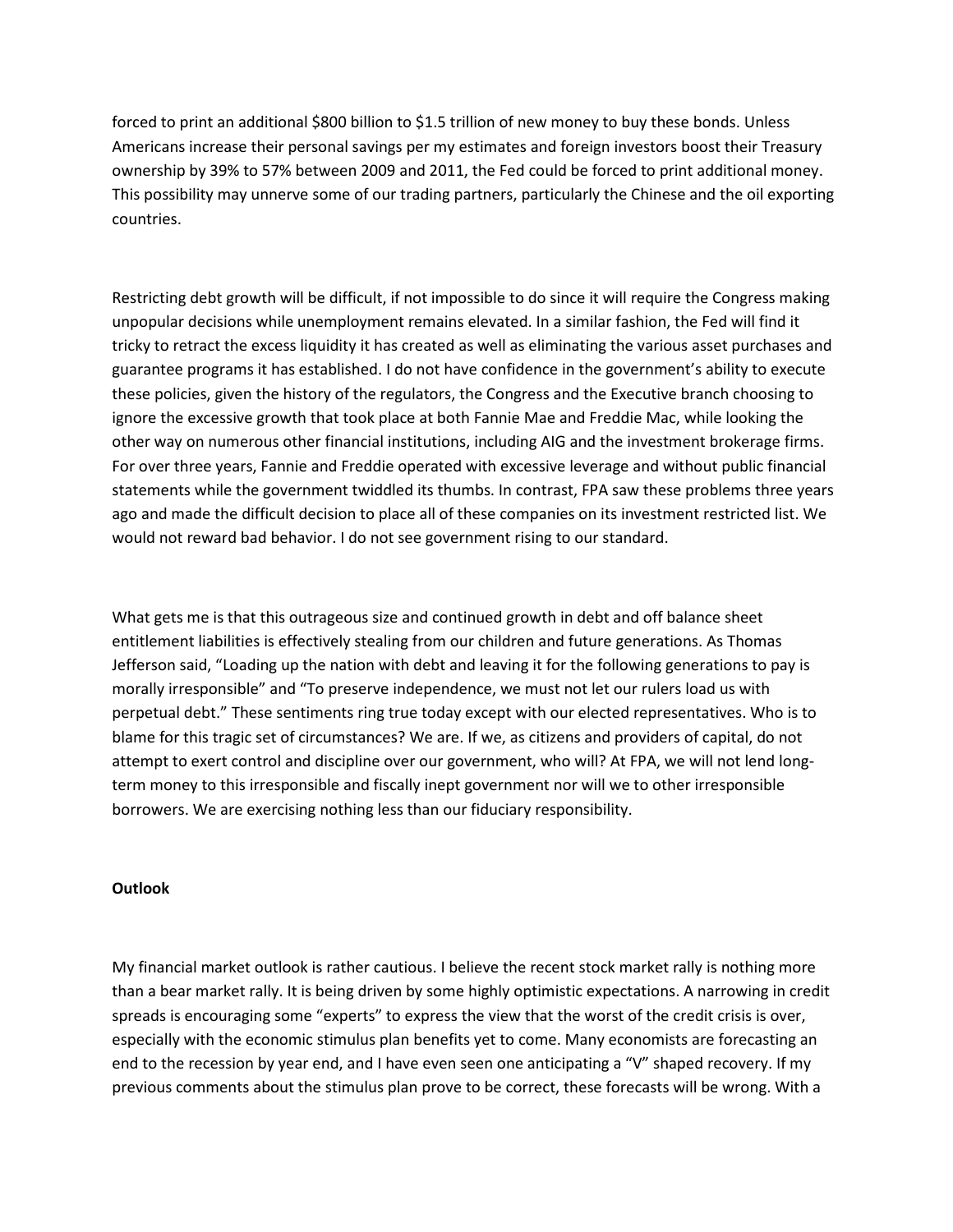continuing weak economy, particularly among consumers, corporate earnings growth will disappoint. Over the last four years at FPA, we have argued that both reported corporate profits and profit margins were unsustainably high. This assessment has proven to be correct for financial-service companies and now we believe this process is extending to non-financial corporations. We estimate that at their peak, corporate profit margins were approximately 30% higher than previous peaks. With a return to more normal profit margins and substandard economic growth, I expect the stock market to be price constrained for the next ten years. This analysis tends to support my estimate that it may also take ten years for U.S. consumers to rebuild their balance sheets.

The fixed-income market faces many challenges that include an explosion in Treasury debt issuance and a return of energy price inflation, within three to five years. In light of this, FPA New Income's portfolio remains defensively postured, with a short duration that has averaged approximately one year or less for the past six years. I view the Treasury market as being in bubble territory with foolish leaders at the helm of our economic ship.

It appears that we have seen the worst of this credit crisis in the sense that we went over a waterfall but the river is still flowing south. The bulk of the economy's credit problems are still to come, as charge-offs on trillions of dollars in loans remain to be recognized.

The credit markets are gradually reopening but they are still supported by massive federal programs and guarantees. We do not know the costs of these actions that will have to be paid by future generations of Americans. In the short run, the 1979 Chrysler bailout looked like a winner, but from a longer term viewpoint, did we accomplish anything? Government economic interference can and will cause a price to be paid; hopefully, it will not be a large one, but I doubt it. We are in the midst of a Grand Experiment that entails high risk while the nation is in its most leveraged position in history. There is little margin for error.

# **Closing**

It is my hope that I have provided you with some new insights and have prompted you to consider how your actions or inactions could personally affect the financial risks facing our country. I believe this crisis has reawakened a sense of budgetary responsibility that has lain dormant in Americans these past two decades. As Americans, we should demand the same of our government. We, as an industry that allocates capital, bear a responsibility to compel our government leaders to return to prudent fiscal management. If they do not, long-term capital should be withheld, as we have done at FPA for the past